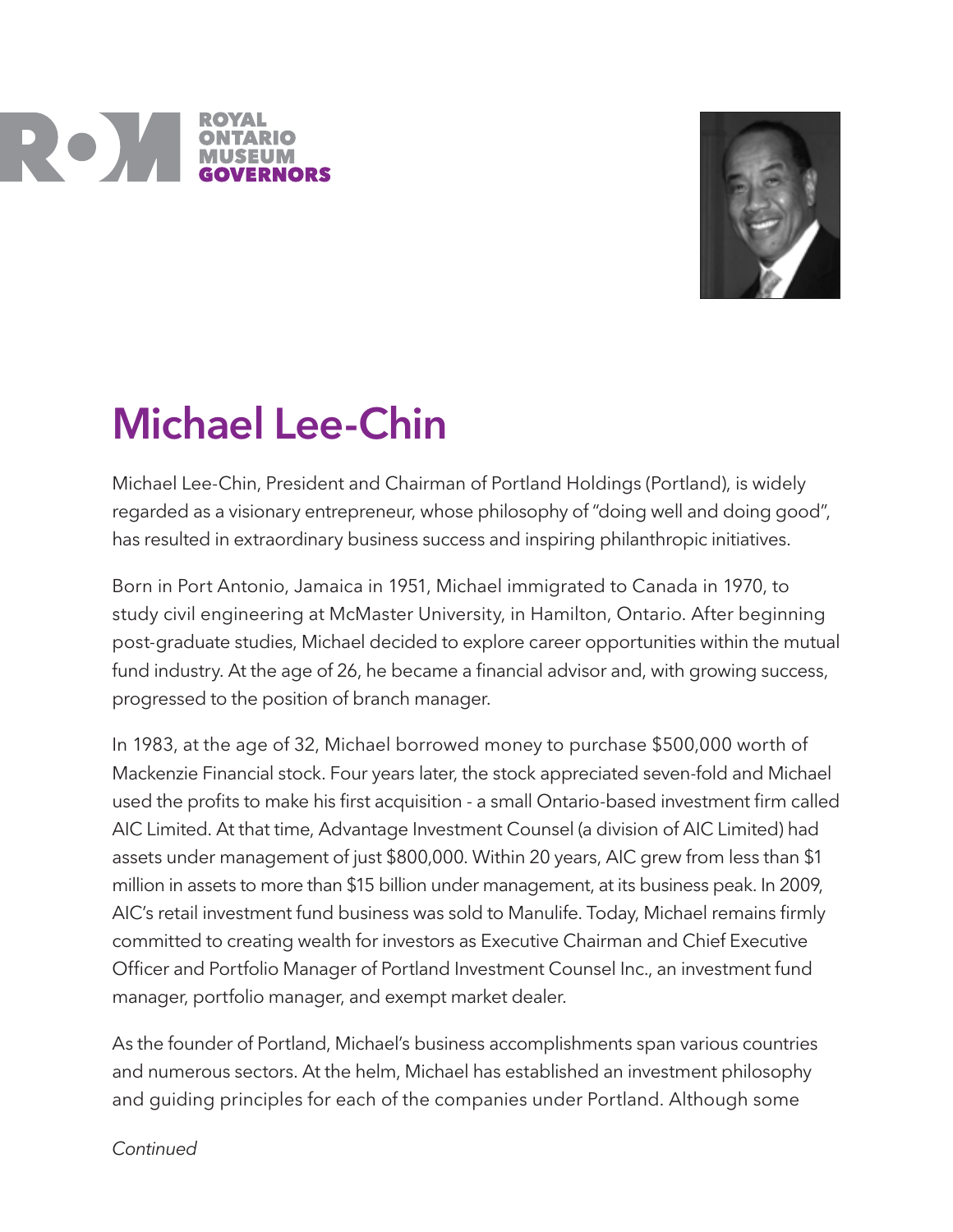companies may not have possessed strong balance sheets or a guiding framework at the time of acquisition, under Michael's stewardship, each of these companies has come to display the following attributes:

- Solid returns on equity;
- Positioned in a long-term growth industry;
- Entrepreneurial, competitive and hard-working management;
- Potential to be a global leader;
- Possessing competitive advantages (for example, brands,
- relationship networks, licenses, etc.); and Possessing quality tangible assets.

Portland currently owns a collection of diversified businesses, operating in sectors that include financial services, consumer goods, waste management, tourism, insurance, agriculture and media.

Portland is committed to building strong indigenous businesses. Equally important, these businesses must also seek to improve the social well-being of the communities in which they operate. Michael formally established the Portland mantra – "prosperitas cum caritate" – which in Latin speaks to his goal that businesses must "not only do well, but also do good" – that is the true measure of success.

Following the acquisition of AIC Limited in 1987, Michael set about developing the Berkshire group of companies – comprised of an investment planning division, a securities dealership, and an insurance services operation. Under Michael's stewardship, Berkshire amassed more than \$12 billion in assets under administration by 2007. At that time, Berkshire had grown to form a network of 750 financial advisors operating in 250 offices across Canada. In 2007, the Berkshire group of companies was acquired by Manulife.

In 2002, Portland's interests expanded internationally with the acquisition of National Commercial Bank Jamaica Limited (NCB) and its subsidiaries. Under Michael's stewardship, NCB is now the largest bank in Jamaica with cumulative profits of US\$1.45 billion from 2004 to 2017. NCB stands today as Jamaica's largest financial services provider with 37 locations, over 2,500 employees, and offices in Trinidad & Tobago, Barbados, the Cayman Islands, and the United Kingdom. In May 2016, NCB acquired 29.99% shareholding in Guardian Holdings Limited (GHL). GHL is the leading insurer in the Caribbean region. GHL subsidiaries include life insurers, health and pension insurers, brokerage services, property and casualty insurers, and insurance brokerage services in Trinidad & Tobago, Curacao, Aruba, the Netherlands, and Jamaica. NCB was awarded Global Finance Safest

**Continued**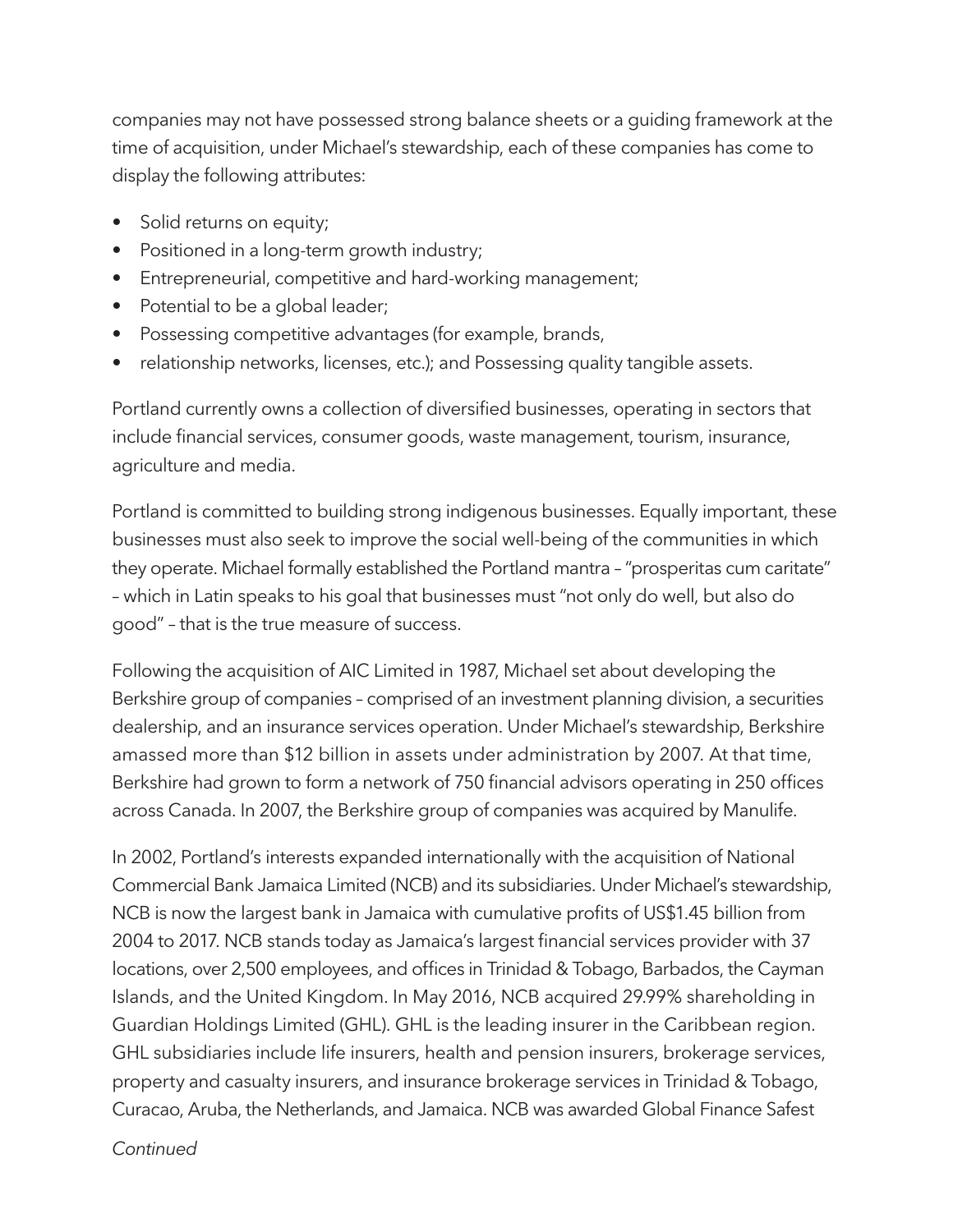Bank 2015; World Finance Best Commercial Bank Jamaica 2015; The Banker – Bank of the Year 2015 Jamaica. In 2011, The Banker Magazine, a publication of Financial Times in London, ranked NCB 3rd in the world for return on capital in its survey of "Top 1,000 Banks" making NCB among the world's premiere lending institutions. NCB's reputation as a leader in corporate citizenship is renowned. Since 2003, the Bank's philanthropic arm, the N.C.B. Foundation, has provided financial support in excess of J\$1B, directly impacting the lives of over 160,000 Jamaicans.

In 2005, Portland partnered with Risley Group to form Columbus International Inc. (Columbus). Columbus is a diversified telecommunications company whose core operating business is providing cable television services, high speed internet access, digital telephone and internet infrastructure services (retail) and the development of an undersea fiber optic cable network as well as the sale and lease of the telecom capacity provided by the network (wholesale). Columbus operates in 22 countries throughout the Caribbean and Latin America. In 2015 Cable & Wireless Communications, Plc (C&W) acquired Columbus. C&W was acquired by Liberty Global in 2016.

In the tourism sector Michael has guided Portland through a number of acquisitions in the Caribbean. Among them: the Trident Villas and Spa, Trident Castle, Reggae Beach, and Blue Lagoon, all located in Jamaica.

Michael, along with the Portland Private Equity team, currently manage the Caribbean Basin's largest private equity vehicle, AIC Caribbean Fund (ACF). AIC Caribbean Fund is a USD225 million, 2007 vintage growth equity fund. Portland Private Equity also manages Portland Caribbean Fund II (PCF II), which had a first closing of USD100 million of capital commitments in July 2014 and has a target size of USD250 million. Limited Partners of PCF II include: the private sector arm of the World Bank, European institutional investors, Export Development Canada and other well-known institutional investors. ACF and PCF II invest in key sectors such as telecommunications, financial services and energy generation. In July 2016, Portland JSX Limited (PJX) had the largest initial public offering (IPO) of ordinary shares ever on the Jamaica Stock Exchange. The IPO provided an exposure that is new to the Jamaican marketplace, as investors were able to diversify their investment portfolio across country, sector and currency. PJX is managed by the Portland Private Equity Team and is a limited partner of PCF II.

In 2012, through Mandeville Holdings Inc., a subsidiary of Portland Holdings, Michael began assembling a diversified group of wealth management companies that includes: